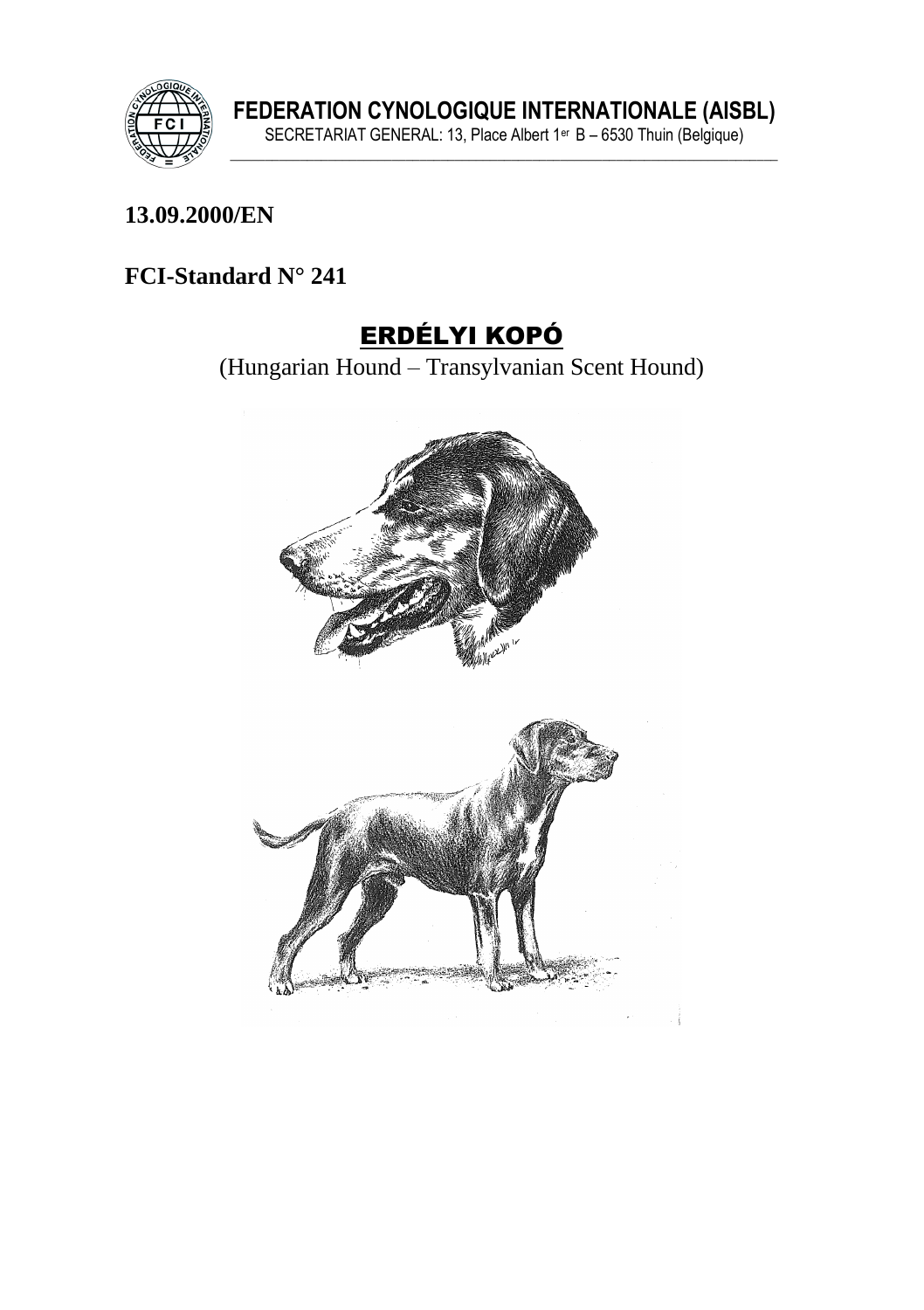**TRANSLATION**: Mrs C. Seidler and Mrs Elke Peper. Official language (FR).

#### **ORIGIN**: Hungary.

#### **DATE OF PUBLICATION OF THE OFFICIAL VALID STANDARD**: 06.04.2000.

**UTILISATION**: Hunting Dog (Hound) which is able to hunt independently, also at a great distance from his handler. Excellently suited to the finding and pursuit of a trail. When he finds a fresh scent, he yaps with a whining sound; during the hunt giving tongue to the scent, his barking is resounding, high pitched and ringing. He drives and points game in an excellent manner. He works smoothly alone or being part of a brace.

FCI-CLASSIFICATION: Group 6 Scent Hounds and Related Breeds. Section 1.2. Medium sized Hounds. With working trial.

**BRIEF HISTORICAL SUMMARY**: The Erdelyi Kopó is an ancient Hungarian breed, which has been determined by the peculiarities of the climate, the territory and the hunting conditions. The breed reached its climax in the Middle Ages, at a time when it was the favourite hunting dog of the aristocracy. Regarding its original use, it was pushed back into the path-less woods of the Carpathian mountains, due to the developments in agriculture and forestry. As a result of the influence of the various conditions of the terrain, two varieties of the Erdelyi Kopó evolved: the long legged and the short legged variety. These two varieties were always kept together. Originally the long legged Hungarian Hound was used for hunting big game like buffaloes and later bears, wild boars and lynxes, while the short legged Hound was used for hunting small game like foxes or hares in overgrown terrain and chamois in rocky areas.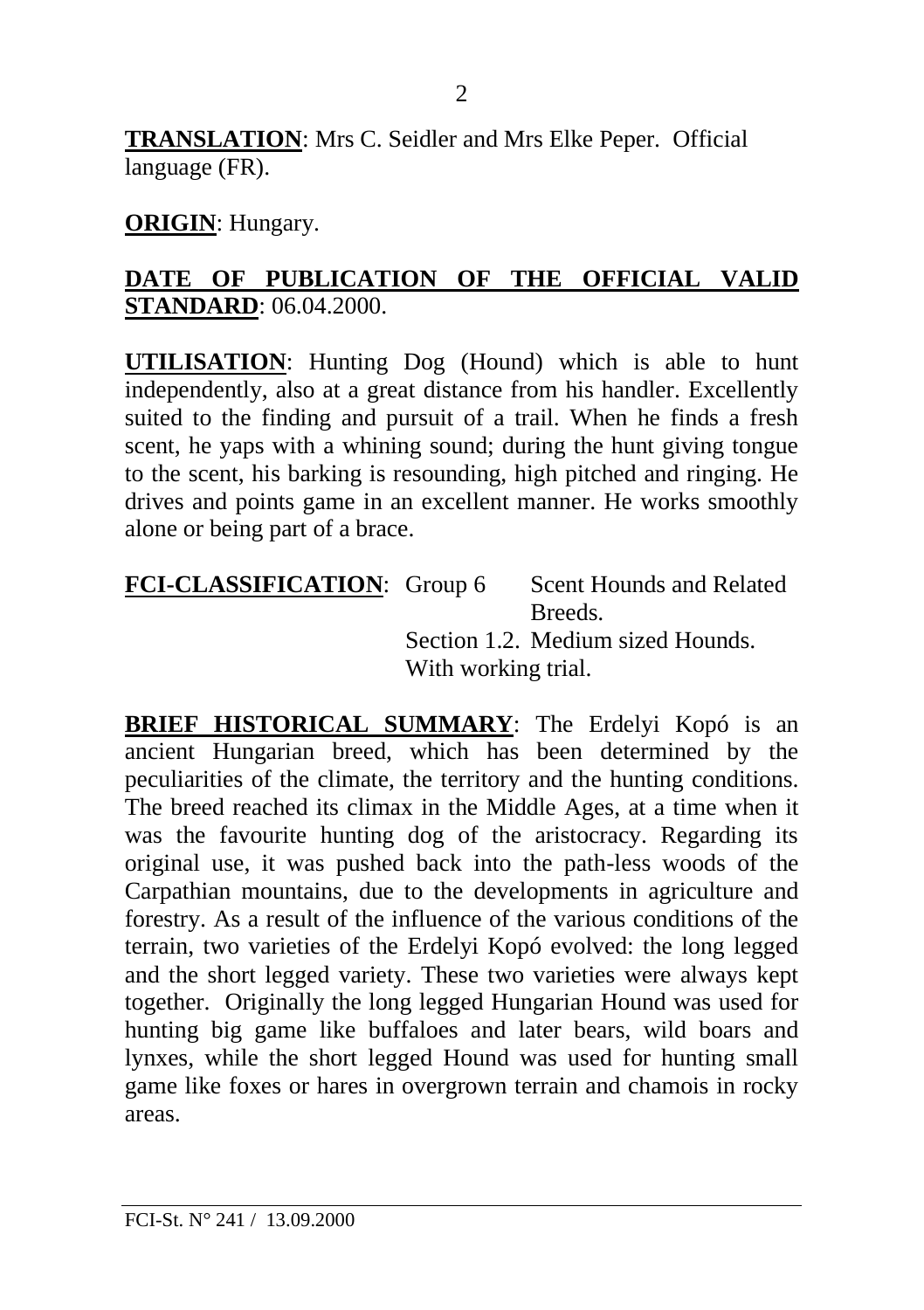At the beginning of the  $20<sup>th</sup>$  century, the Hungarian Hound was nearly extinct. The determined breeding was resumed in 1968. Nowadays a significant number of dogs of the long legged variety exists in Hungary and in the neighbouring Romania; the short legged variety disappeared.

**GENERAL APPEARANCE**: The shape and the carriage of the head, the body proportions, the strong muscular limbs and the tail set of the Hungarian Hound correspond to the characteristics of the Mid-European type of Hounds. It is medium sized. The body formation of the Hungarian Hound has adapted to the work over long distances. He is athletically built, neither coarse nor fine boned.

### **IMPORTANT PROPORTIONS**:

- The ratio of the length of the skull to the length of the muzzle is approximately 1:1.
- The ratio of the height at the withers to the length of the body is  $10:11$

**BEHAVIOUR / TEMPERAMENT**: Good-natured, courageous, enduring. The basic character of the Hungarian Hound is quiet, even, but also determined and lively. He even stands extreme weather conditions.

**HEAD**: It is a longish but not pointed Hound head; the difference between the sexes is distinct.

CRANIAL REGION: The skin on the head is close-fitting and free of wrinkles.

Skull: Slightly domed. The occiput is not pronounced. The superciliary ridges are slightly developed.

Stop: Barely pronounced.

### FACIAL REGION:

Nose: The nose is not too bluntly cut off, the colour is black. The nostrils are mobile and wide.

Muzzle: Bridge of nose straight.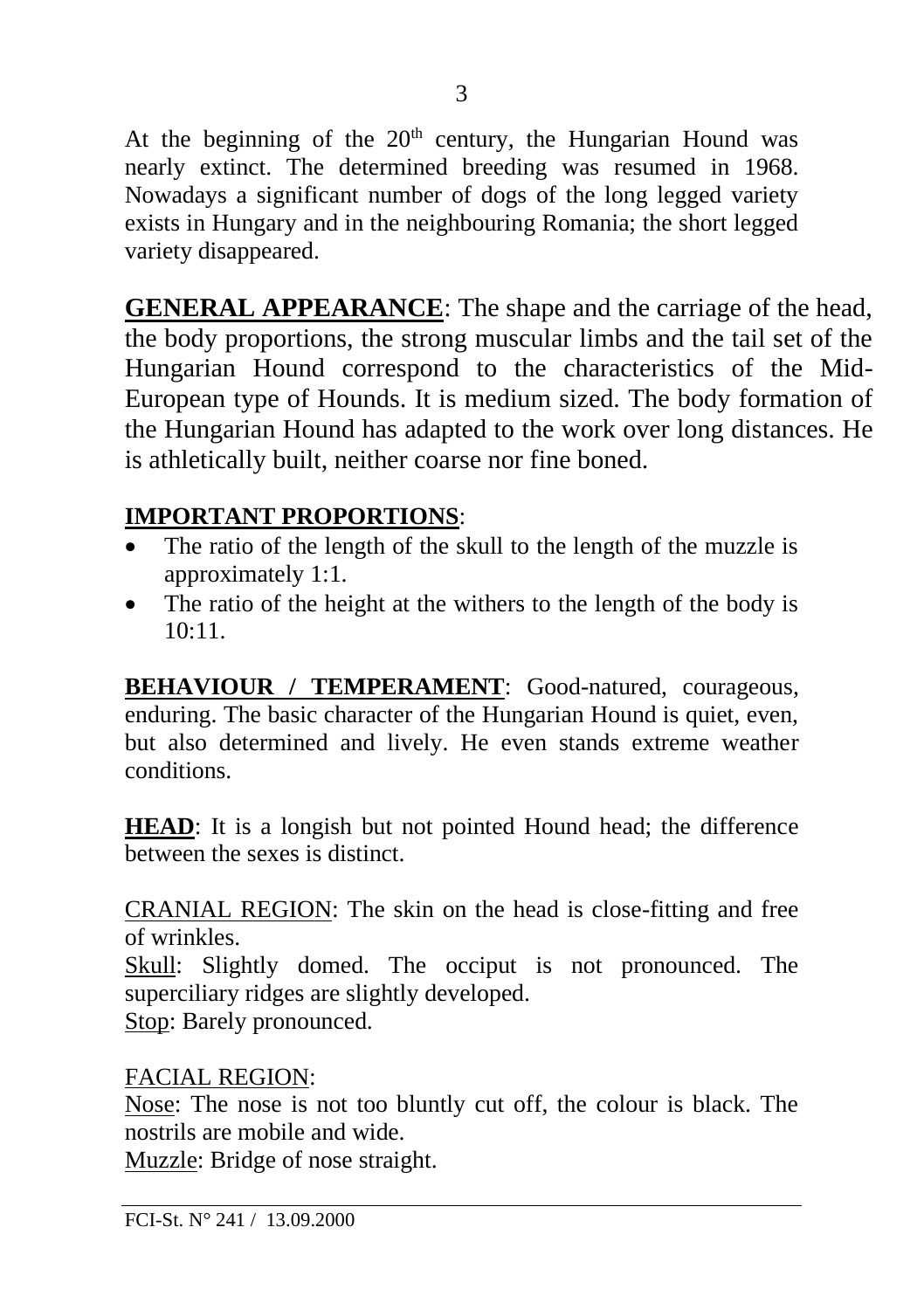Lips: Dry and tight fitting. The colour of the mucous membrane is black.

Jaws/Teeth: The jaws are strong. The teeth are strong and well developed. Complete scissor bite, according to the dentition formula. Cheeks: Rounded, only slightly developed.

**EYES:** Of medium size, almond shaped, slightly oblique. The colour is dark brown. The lids are close-fitting to the eyeball.

**EARS**: Set medium high, not too heavy, hanging closely to the cheeks without being folded. They widen from the base and then taper towards the rounded tip. Pulled forwards, the leathers cover the eyes but normally do not reach further.

**NECK**: Very muscular, of medium length. The skin forms slight folds on the throat. A slight dewlap is permitted but not desirable.

**BODY**: The body has the shape of a prone rectangle.

Topline: Straight.

Withers: Pronounced.

Back: Straight behind the withers with well developed muscles.

Loin: In bitches a slightly longer loin is permitted.

Croup: Slightly sloping.

Chest: The sternum does not protrude. The brisket is broad, long and not too deep. In cross section, it is oval, nearly rounded, to ensure easy breathing.

Underline and belly: Belly only slightly tucked up.

**TAIL**: Set on at medium height, strong. In repose, the lower third of the tail is curved slightly upwards. It reaches, preferably, one to two cm beyond the hocks. When excited, the dog carries his tail curved, yet not curled, over the back. The tail is not docked.

### **LIMBS**

### FOREQUARTERS:

General appearance: Seen from the front, the front legs are parallel and, as a result of the broad chest, adequately far apart.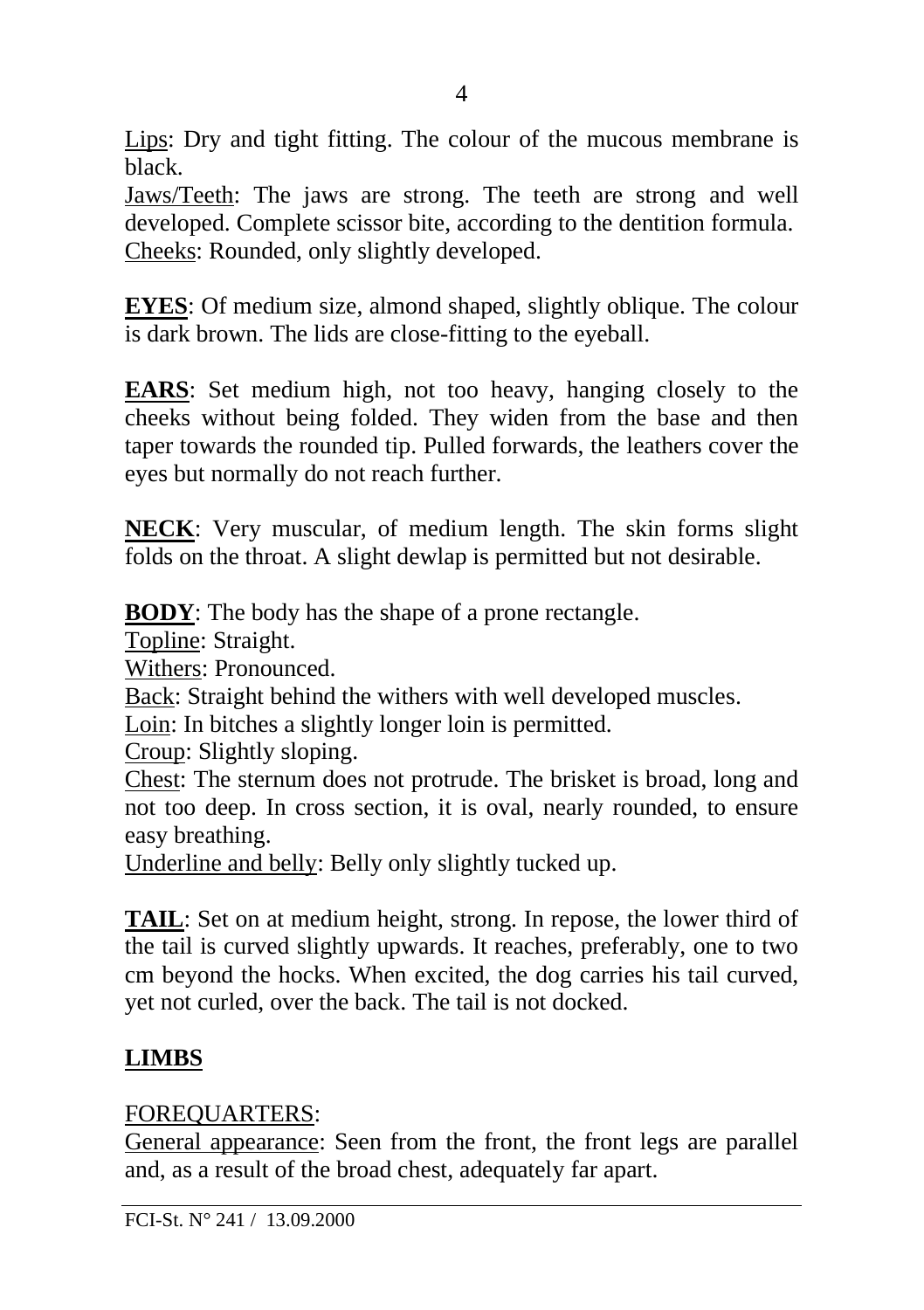Shoulders: Shoulder blade well muscled, adequately long and moderately sloping.

Elbows: Close-fitting to the ribcage.

Forearm: Straight and symmetric.

Forefeet: Large with well knit, strong, arched toes. The pads are large, firm and well cushioned. Nails strong and as black as possible.

#### HINDQUARTERS:

General appearance: When standing, the hind legs are slightly overstretched beyond the rear; well muscled.

Upper thigh: Long.

Hocks: Low set.

Metatarsus: Straight and parallel.

Hind feet: Toes well knit and strong. Pads large, firm and well cushioned. Nails strong and as black as possible. Dewclaws should be removed.

**GAIT/MOVEMENT:** The stride is long and ground covering, never mincing. The trot is ground covering. When at work, his gallop is extremely enduring.

**SKIN:** The skin of the Hungarian Hound is medium thick. Especially in the throat region it is a little loose but never folded. It has a dark pigment. Bare areas of skin are black.

### **COAT**

Hair: The whole body, even the underside of the belly, is covered by short, straight, dense, flat coat. On the neck, the withers, the back of the upper thighs and the underside of the tail, the coat is longer than on the other parts of the body. Cow-licks and ridges may occur. The coat is coarse to the touch and shiny. Undercoat under the topcoat.

Colour: The primary colour of the Hungarian Hound is black. There is always a not too dark tan point on each eyebrow. Tan markings on muzzle and legs.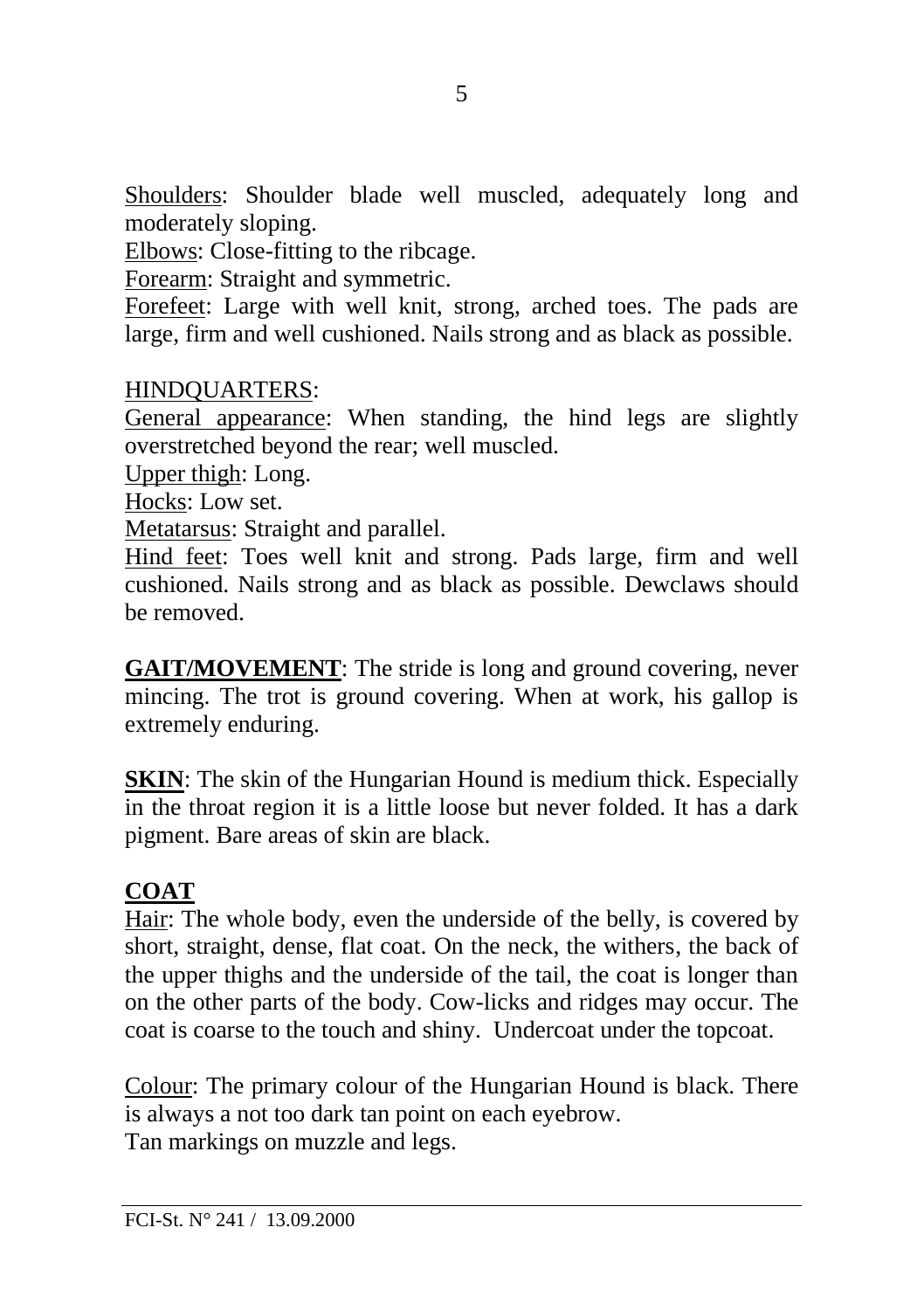The tan is distinctly demarcated from the black. On the nose, a white marking may occur, possibly extending to a blaze on the forehead, to a collar around the neck, to the chest, under the chest and to the lower parts of the legs and the feet. A white marking may also occur on the tip of the tail. White on more than one fifth of the whole body is undesirable.

### **SIZE AND WEIGHT**:

Ideal height at withers: 55 to 65 cm

The decisive criterion is the overall balance rather than the mere measure in cm.

Weight: Minimum 25 kg.

**FAULTS**: Any departure from the foregoing points should be considered a fault and the seriousness with which the fault should be regarded should be in exact proportion to its degree and its effect upon the health and welfare of the dog.

# **DISQUALIFYING FAULTS**:

- Aggressive or overly shy.
- Any dog clearly showing physical or behavioural abnormalities.
- Cranial or facial region too narrow, too long or rounded.
- Stop very slight or too pronounced.
- Short muzzle
- Faulty bite.
- Light ears, Terrier or Sighthound like ears.
- Wiry coat, soft, wavy or sparse coat.
- Brown or blue colour with markings.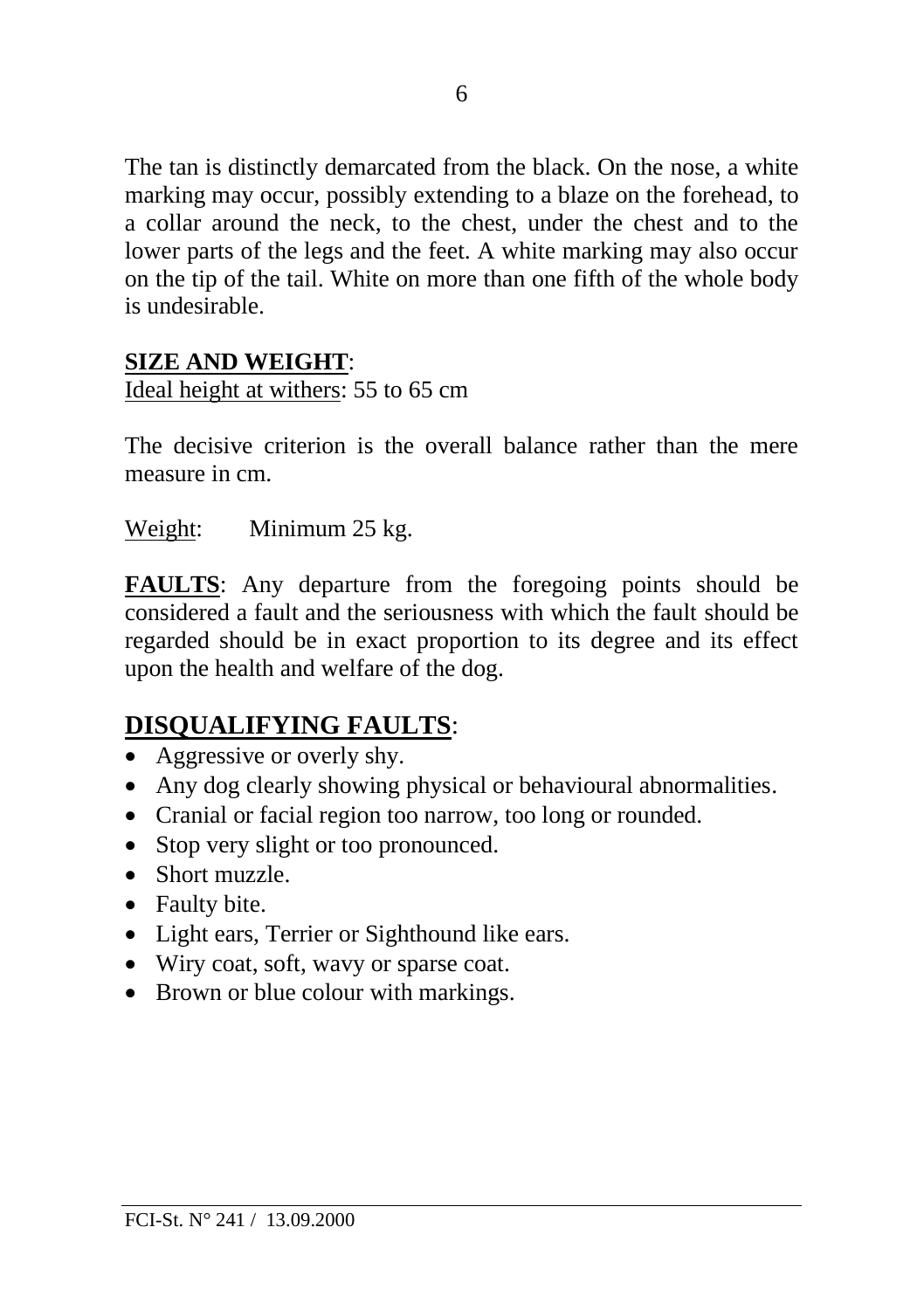# **N.B.**:

- Male animals should have two apparently normal testicles fully descended into the scrotum.
- Only functionally and clinically healthy dogs, with breed typical conformation should be used for breeding.